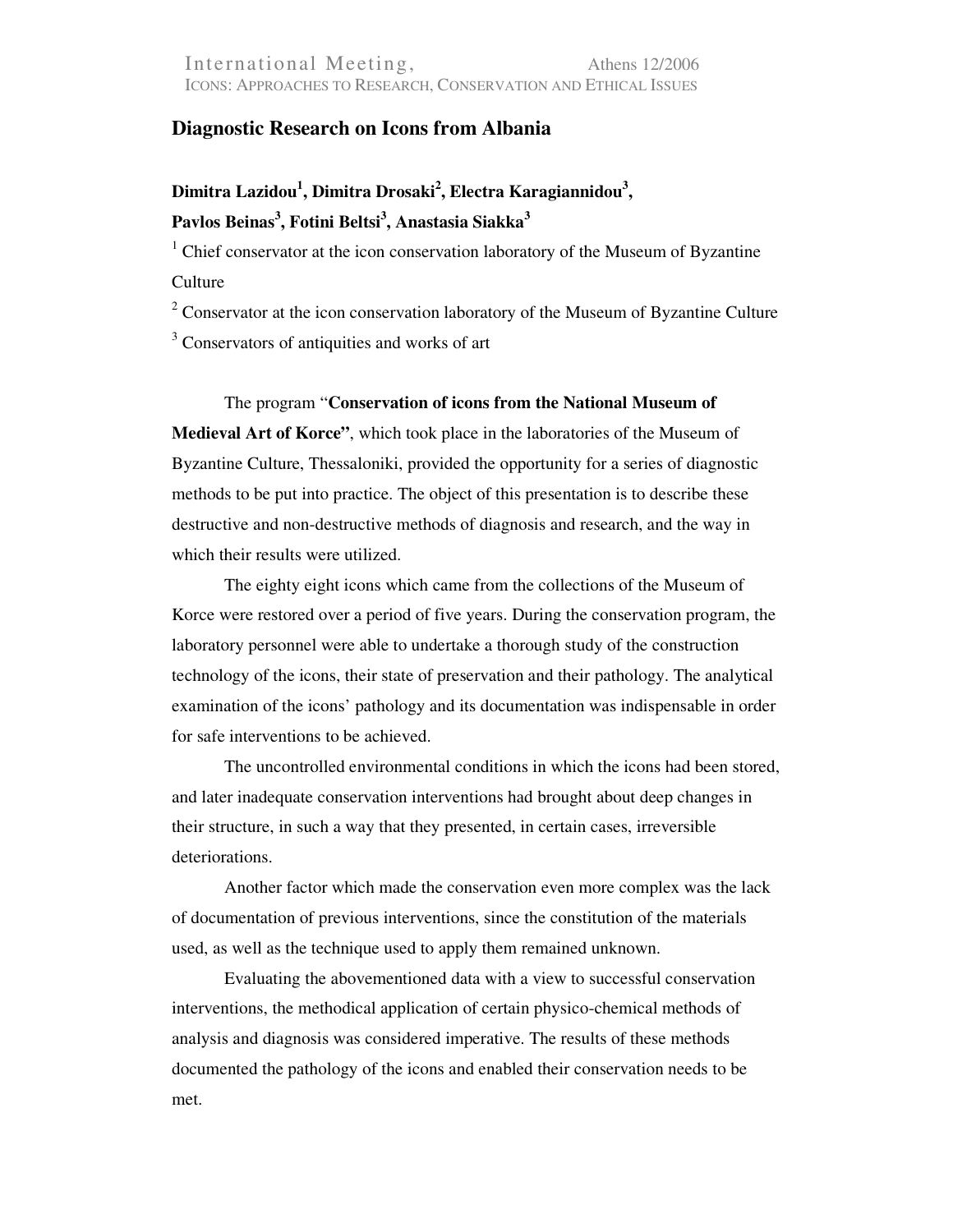The laboratory of icon conservation has at its disposal technological equipment which allows for the application of certain non destructive diagnostic methods on the Museum premises, such as:

- The X-ray of icons with Roentgen beams.
- The study of icons by means of fluorescence in ultraviolet radiation.
- The study of icons by means of infrared reflectography.

The Museum's photographic workshop possesses equipment which fulfils the needs of icon conservation in terms of macrophotography, microphotography and video recording of the various stages of the process.

The icons were grouped according to the problems and particularities which they presented. Of the general total of icons, forty were selected for submission to the diagnostic methods. The methodology for studying them followed their stratigraphy, from the wooden support to the superior layers, emphasis being given to their particular problems. The results of these studies yielded important information regarding the manufacture of the icons and their pathology. These findings provided the material for the creation of a database. In this database each icon constitutes a separate unit, in which the details of its identity and technological characteristics, as well as the results of the diagnostic methods applied to it, appear analytically.

The database made it possible to form graphics and statistical tables of centralized information. From these tables, significant information was gathered regarding *diagnostic methods of investigation.* Studying this information shows how effectively each method of inquiry meets the demands of research. Next, another *centralized table of diagnosis of pathology* was created for each icon. This table shows the information provided by the diagnostic methods with reference to the state of preservation of each icon. Finally, information about the *technological characteristics* of icons by century was obtained.

During the conservation process, certain icons presented difficulties regarding the removal of oxidised layers of varnish and topical over-paintings. On top of the initial painting came later successive coats of varnishes, waxes, oils and other materials of unknown composition. These layers, in combination with the bad environmental conditions of high temperature and humidity to which they were submitted, became hard and difficult to dissolve using the usual combinations of